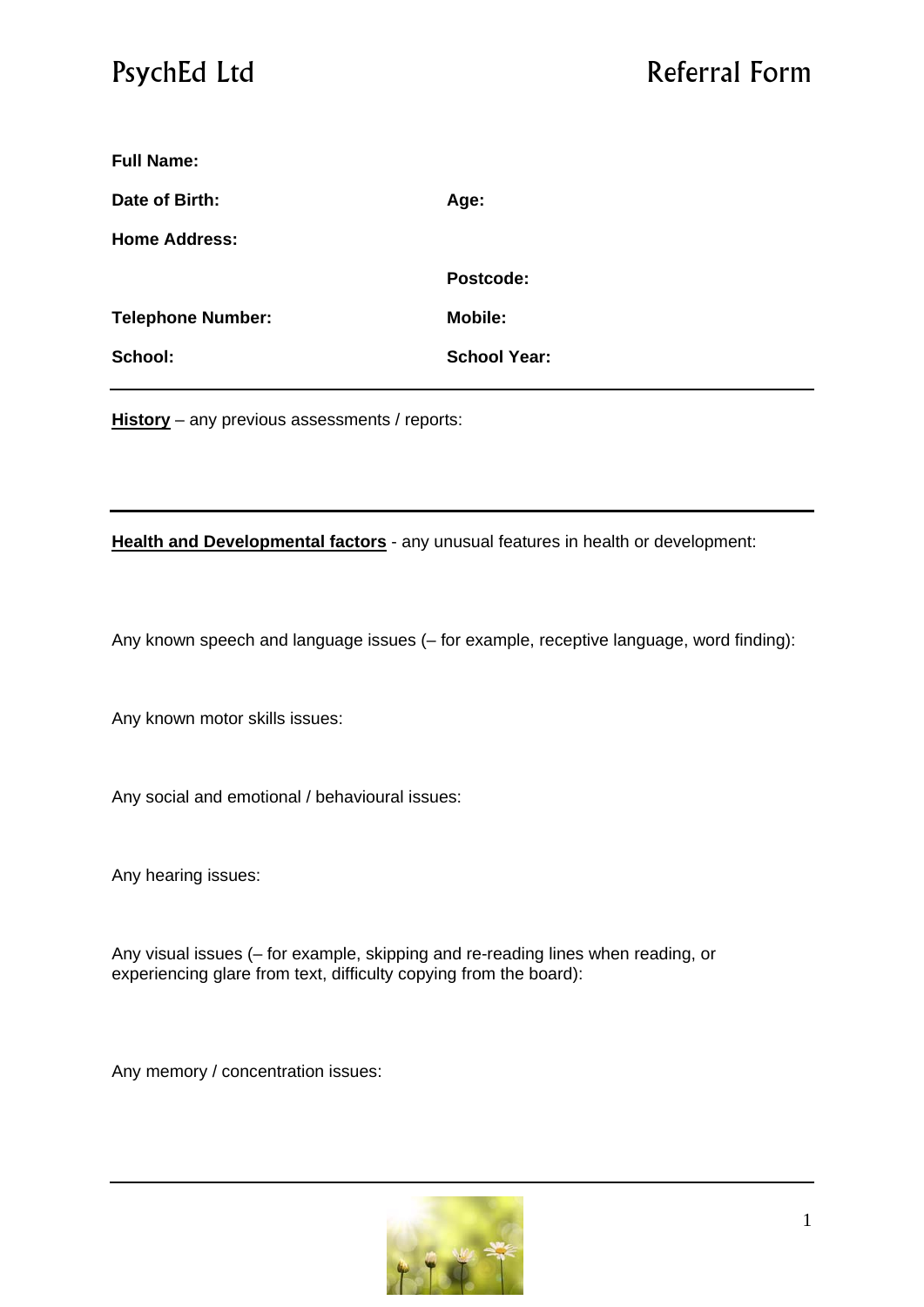

**School history** - Schools attended:

Any support received at school or out of school:

Examination concessions currently in place:

Strengths:

**Difficulties / reason for assessment**

**National Curriculum levels or GCSE / A level / BTec / other results**

**Are there any access requirements that** PsychEd Ltd **staff need to know about prior to the appointment:**